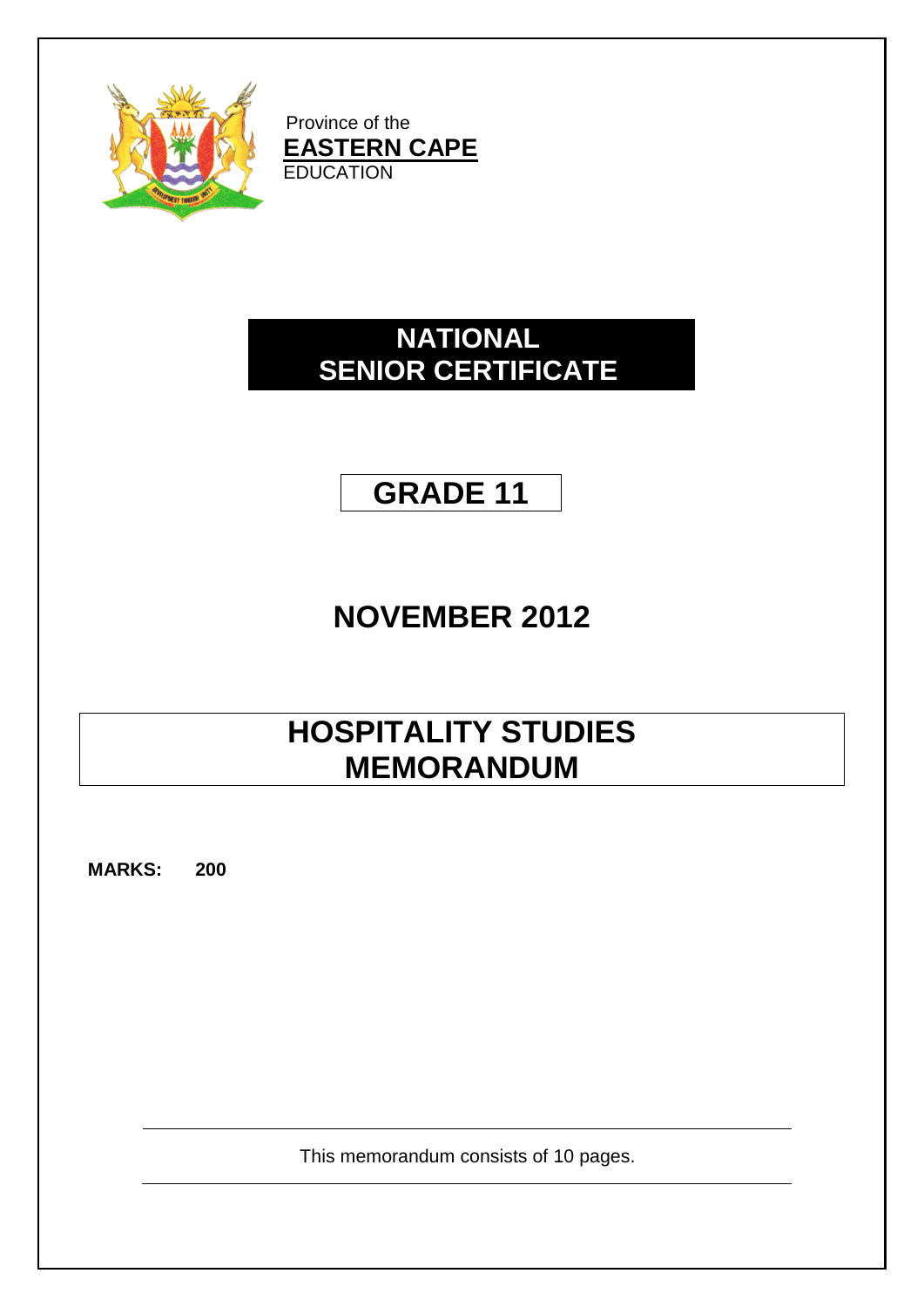### **SECTION A:**

### **QUESTION 1**

| 1.1 |        | <b>MULTIPLE-CHOICE QUESTIONS</b>               |                            |                                        |
|-----|--------|------------------------------------------------|----------------------------|----------------------------------------|
|     | 1.1.1  | Liaison $\sqrt{}$<br>C                         |                            | (1)<br><b>LO3 AS5</b>                  |
|     | 1.1.2  | C<br>host. $\sqrt{ }$                          |                            | LO4 AS4<br>(1)                         |
|     | 1.1.3  | teamwork. $\sqrt{ }$<br>A                      |                            | <b>LO4 AS2</b><br>(1)                  |
|     | 1.1.4  | B<br>calmly $\sqrt{}$                          |                            | <b>LO4 AS2</b><br>(1)                  |
|     | 1.1.5  | B                                              |                            | <b>LO2 AS1</b>                         |
|     |        | Standard operation procedures $\sqrt{ }$       |                            | (1)                                    |
|     | 1.1.6  | First In First Out $\sqrt{}$<br>A              |                            | <b>LO3 AS2</b><br>(1)                  |
|     | 1.1.7  | masalas. $\sqrt{ }$<br>A                       |                            | <b>LO1 AS1</b><br>(1)                  |
|     | 1.1.8  | D<br>Mirepoix. $\sqrt{}$                       |                            | <b>LO3 AS5</b><br>(1)                  |
|     | 1.1.9  | C<br>Le délice. $\sqrt{ }$                     |                            | <b>LO3 AS5</b><br>(1)                  |
|     | 1.1.10 | B<br>aboyeur $\sqrt{ }$                        |                            | <b>LO1 AS3</b><br>(1)                  |
|     | 1.1.11 | B<br>poisoning. $\sqrt{ }$                     |                            | <b>LO2 AS2</b><br>(1)                  |
|     | 1.1.12 | A<br>Job description $\sqrt{ }$                |                            | <b>LO1 AS3</b><br>(1)                  |
|     | 1.1.13 | D<br>Foie gras $\sqrt{ }$                      |                            | <b>LO3 AS5</b><br>(1)                  |
|     | 1.1.14 | D<br>harassment. $\sqrt{ }$                    |                            | <b>LO4 AS2</b><br>(1)                  |
|     | 1.1.15 | $\mathsf C$<br>making eye contact. $\sqrt{ }$  |                            | <b>LO4 AS2</b><br>(1)                  |
|     |        |                                                |                            |                                        |
| 1.2 |        | <b>MATCHING ITEMS</b>                          | 1.3                        | <b>MATCHING ITEMS</b>                  |
|     | 1.2.1  | $\mathsf{B} \sqrt{ }$<br><b>LO4 AS3</b><br>(1) | 1.3.1<br>$D \sqrt{}$       | <b>LO1 AS1</b><br>(1)                  |
|     | 1.2.2  | $D \sqrt{}$<br><b>LO4 AS3</b><br>(1)           | 1.3.2<br>$F \sqrt{}$       | <b>LO1 AS1</b><br>(1)                  |
|     | 1.2.3  | $G \vee$<br><b>LO4 AS3</b><br>(1)              | 1.3.3<br>$E \vee$          | <b>LO1 AS1</b><br>(1)                  |
|     | 1.2.4  | $E \vee$<br><b>LO4 AS3</b><br>(1)              | $\mathsf{B} \vee$<br>1.3.4 | <b>LO1 AS1</b><br>(1)                  |
|     | 1.2.5  | <b>LO4 AS3</b><br>A $\sqrt{ }$<br>(1)          | $C \vee$<br>1.3.5          | <b>LO1 AS1</b><br>(1)                  |
|     |        |                                                |                            |                                        |
| 1.4 |        | <b>ONE WORD ITEMS</b>                          |                            |                                        |
|     | 1.4.1  | Concierge $\sqrt$                              |                            | <b>LO1 AS2</b><br>(1)                  |
|     | 1.4.2  | Penalty $\sqrt{}$                              |                            | <b>LO2 AS1</b><br>(1)                  |
|     | 1.4.3  | Salmonella $\sqrt$                             |                            | LO <sub>2</sub> A <sub>S2</sub><br>(1) |
|     | 1.4.4  | Acknowledgement $\sqrt{}$                      |                            | LO <sub>4</sub> A <sub>S2</sub><br>(1) |
|     | 1.4.5  | Biltong $\sqrt{}$                              |                            | <b>LO1 AS1</b><br>(1)                  |
|     | 1.4.6  | Plate service $\sqrt{ }$                       |                            | <b>LO4 AS3</b><br>(1)                  |
|     | 1.4.7  | Petit fours $\sqrt{ }$                         |                            | <b>LO3 AS5</b><br>(1)                  |
|     | 1.4.8  | Jasmine rice $\sqrt{ }$                        |                            | <b>LO3 AS5</b><br>(1)                  |
|     | 1.4.9  | Labour costs $\sqrt{ }$                        |                            | <b>LO3 AS3</b><br>(1)                  |
|     | 1.4.10 | Discrimination $\sqrt{}$                       |                            | <b>LO4 AS2</b>                         |
|     |        |                                                |                            | (1)                                    |
| 1.5 |        | Labour Relations Act $\sqrt{}$                 |                            |                                        |
|     | 1.5.1  |                                                |                            | <b>LO1 AS3</b><br>(1)                  |
|     | 1.5.2  | Basic Conditions of Employment Act $\sqrt{}$   |                            | <b>LO1 AS3</b><br>(1)                  |
|     | 1.5.3  | Unemployment Insurance Act $\sqrt{ }$          |                            | <b>LO1 AS3</b><br>(1)                  |
|     | 1.5.4  | Employment Equity Act $\sqrt{}$                |                            | <b>LO1 AS3</b><br>(1)                  |
|     | 1.5.5  | Aliens Control Act $\sqrt{}$                   |                            | <b>LO1 AS3</b><br>(1)                  |

**TOTAL SECTION A: 40**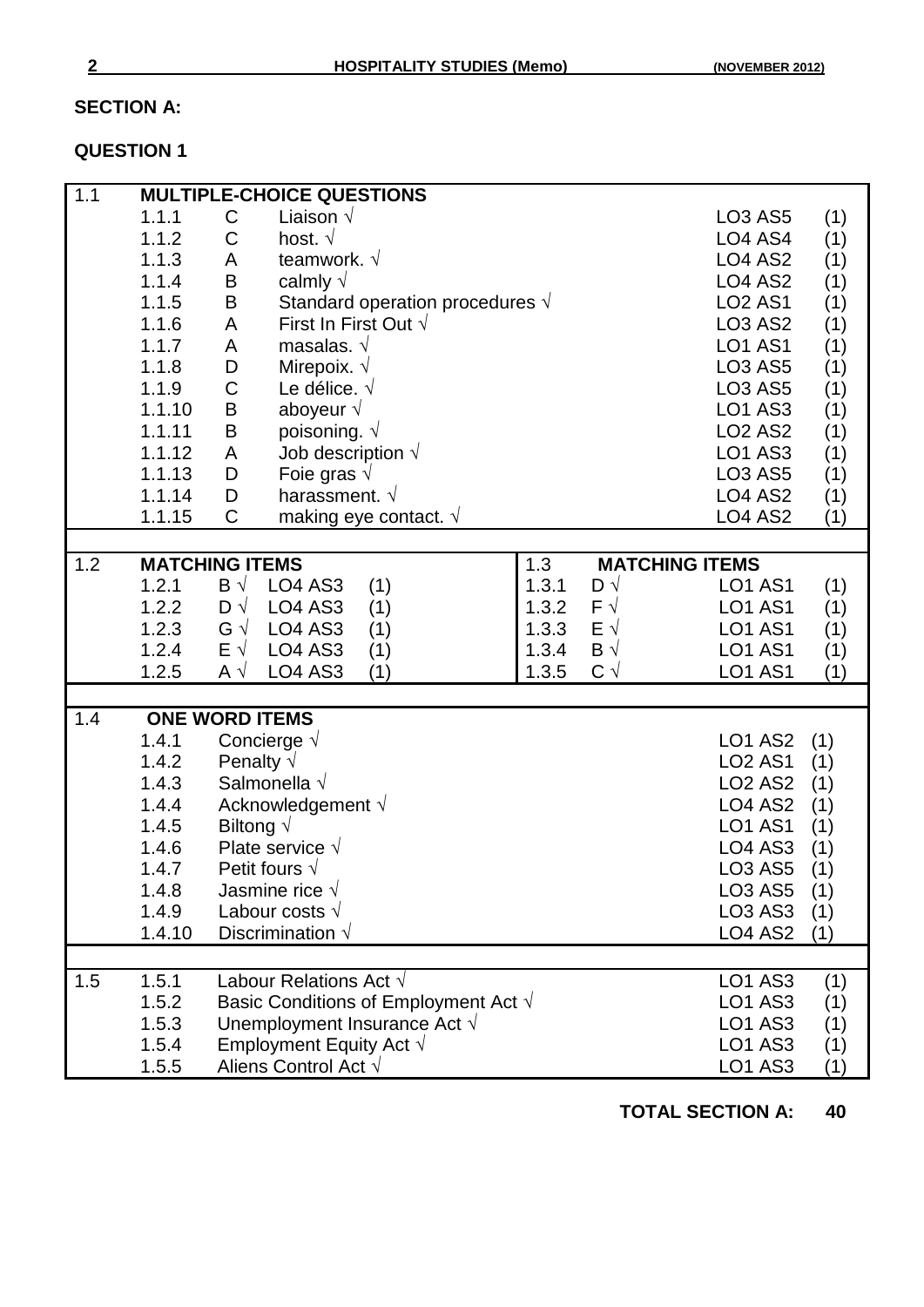#### **QUESTION 2**

- 2.1 2.1.1 Clostridium botulinum  $\sqrt{$  LO2 AS2 (1) 2.1.2 • Giddiness  $\sqrt{ }$  Blurred vision √ Respiratory distress  $\sqrt{ }$  Headache √ Nausea √ Vomiting  $\sqrt{ }$  (Any 4) LO2 AS2 (4) 2.1.3 • They should be stored in the refrigerator, at the temperatures of 0 – 2 °C for less than two days  $\sqrt{ }$ They should be frozen at -18 °C or below  $\sqrt{ }$ They should never be thawed and refrozen  $\sqrt{}$  LO3 AS2 (3) 2.2 • Pathogenic micro-organisms are those that are harmful and can cause food poisoning √ Non-pathogenic micro-organisms are those that are harmless and can even be useful in the production of other food items.  $\sqrt{2}$  LO2 AS2 (2) 2.3 **• Food**  $\sqrt{ }$  – all micro-organisms need food for them to grow.  $\sqrt{ }$  **Environment** √ – some need neutral environment but others grow over a range of pH balance.  $\sqrt{ }$  **Moisture √** – they all need moisture to grow. √ **Temperature** √ – they grow best at room temperatures but others can grow at low temperatures and freezing cold.  $\sqrt{ }$  **Oxygen** √ – bacteria do not need oxygen but yeast and mould grow faster where there is oxygen.  $\sqrt{ }$  (Any 2) LO2 AS2 (4) 2.4 2.4.1 Occupational Health and Safety Act  $\sqrt{2.4 - 2.4.1}$  (1) 2.4.2 • A workplace health and safety policy and guidelines.  $\sqrt{ }$ A workplace health and safety committee.  $\sqrt{ }$ Health and safety representatives for all work areas.  $\sqrt{ }$ Assurance that all system and machinery are safe.  $\sqrt{ }$ A workplace free of risks.  $\sqrt{ }$ • Adequate precautionary measures to prevent accidents. √<br>• Properly trained and supervised staff. √ (Any 5) LO2 AS1 Properly trained and supervised staff.  $\sqrt{(A_{\text{IV}}-5)}$  LO2 AS1 (5) 2.4.3 • The owner will be guilty of criminal offence.  $\sqrt{ }$ He could be fined as much as R100 000.  $\sqrt{ }$ He could be sentenced to two years imprisonment.  $\sqrt{ }$ 
	- The court will order him to obey the regulations of the act within a set period of time.  $\sqrt{ }$  (Any 3) LO2 AS1 (3)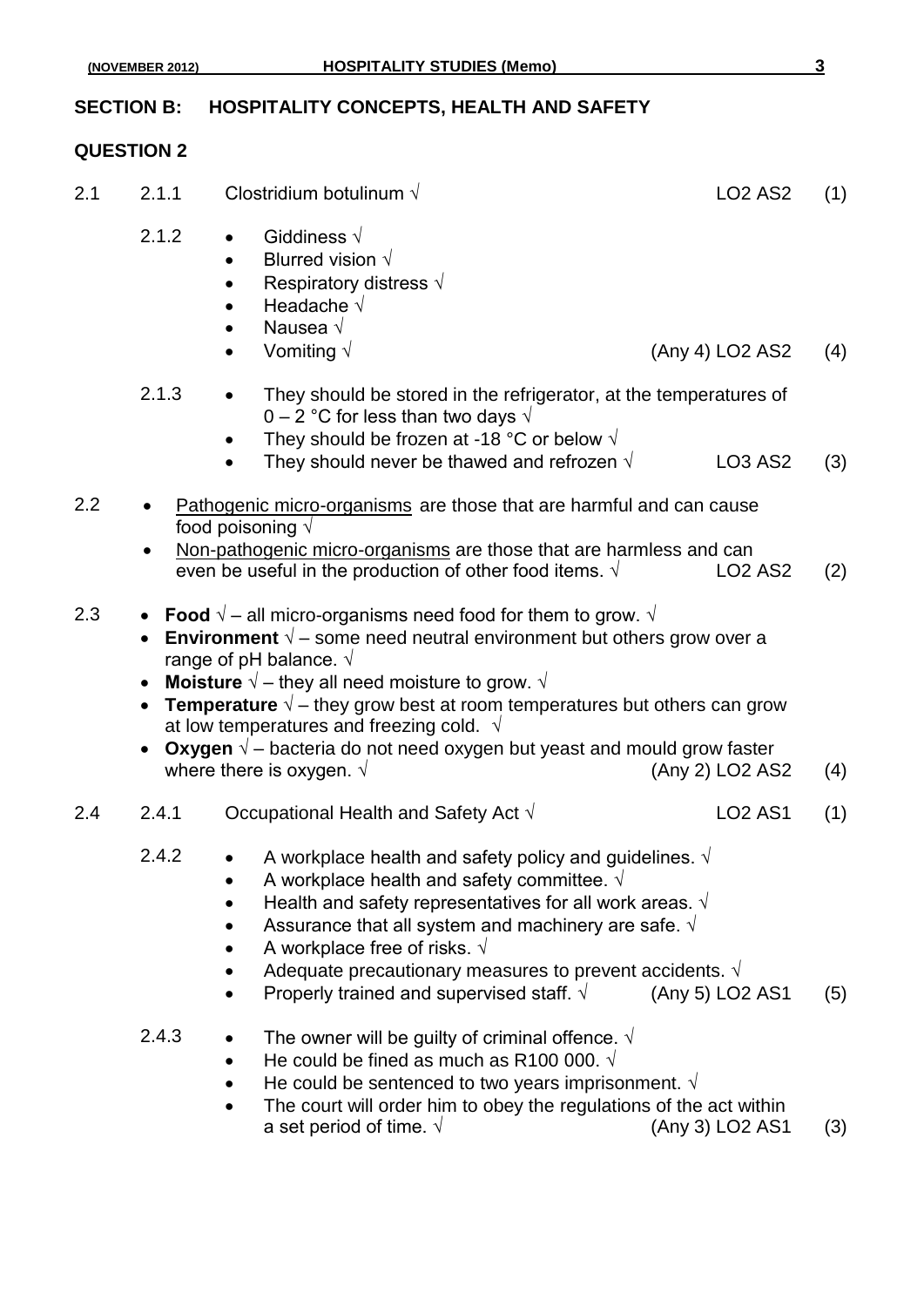| 4   | <b>HOSPITALITY STUDIES (Memo)</b>                                                                                                                                                                                                                                                                                                                                                                                                                                                                                                                                                                                                                                                                                                                     | (NOVEMBER 2012) |     |
|-----|-------------------------------------------------------------------------------------------------------------------------------------------------------------------------------------------------------------------------------------------------------------------------------------------------------------------------------------------------------------------------------------------------------------------------------------------------------------------------------------------------------------------------------------------------------------------------------------------------------------------------------------------------------------------------------------------------------------------------------------------------------|-----------------|-----|
| 2.5 | 2.5.1<br>Good communication skills $\sqrt{}$<br>Good planning skills $\sqrt{ }$<br>Good organising skills $\sqrt{ }$<br>Management and supervisory skills/Leadership skills $\sqrt{}$                                                                                                                                                                                                                                                                                                                                                                                                                                                                                                                                                                 | (Any 3) LO1 AS3 | (3) |
|     | 2.5.2<br>Friendly<br>Trustworthy<br>Tactful<br>$\bullet$<br>Honest                                                                                                                                                                                                                                                                                                                                                                                                                                                                                                                                                                                                                                                                                    | (Any 3) LO1 AS2 | (3) |
|     | 2.5.3<br>To make reservations<br>Attend to queries<br><b>Financial issues</b><br>$\bullet$<br>Marketing<br>Event co-ordination<br>Administration                                                                                                                                                                                                                                                                                                                                                                                                                                                                                                                                                                                                      | (Any 3) LO1 AS2 | (3) |
| 2.6 | Safe and secure parking and safe access from the parking area to the<br>restaurant. $\sqrt{ }$<br>Access to the establishment must be easy and welcoming to the guests<br>but difficult and unwelcoming to the criminals. $\sqrt{ }$<br>Customers should be restricted to the guest areas. $\sqrt{ }$<br>Staff should be clearly identifiable by their uniforms. $\sqrt{ }$<br>There should be an effective security system which includes a contract<br>$\bullet$<br>with a professional armed response. $\sqrt{ }$<br>A system of code words should be used to make staff aware of any<br>threats. $\sqrt{ }$<br>Staff should have regular emergency drills. $\sqrt{ }$<br>There should be a clear system of managing the cash register. $\sqrt{ }$ | (Any 5) LO2 AS3 | (5) |
| 2.7 | <b>Riots</b><br><b>Strikes</b><br>Bomb threats<br>Robbery<br><b>Fights</b><br>Fire<br>Floods<br>Any relevant answer                                                                                                                                                                                                                                                                                                                                                                                                                                                                                                                                                                                                                                   | (Any 3) LO2 AS3 | (3) |

**TOTAL SECTION B: 40**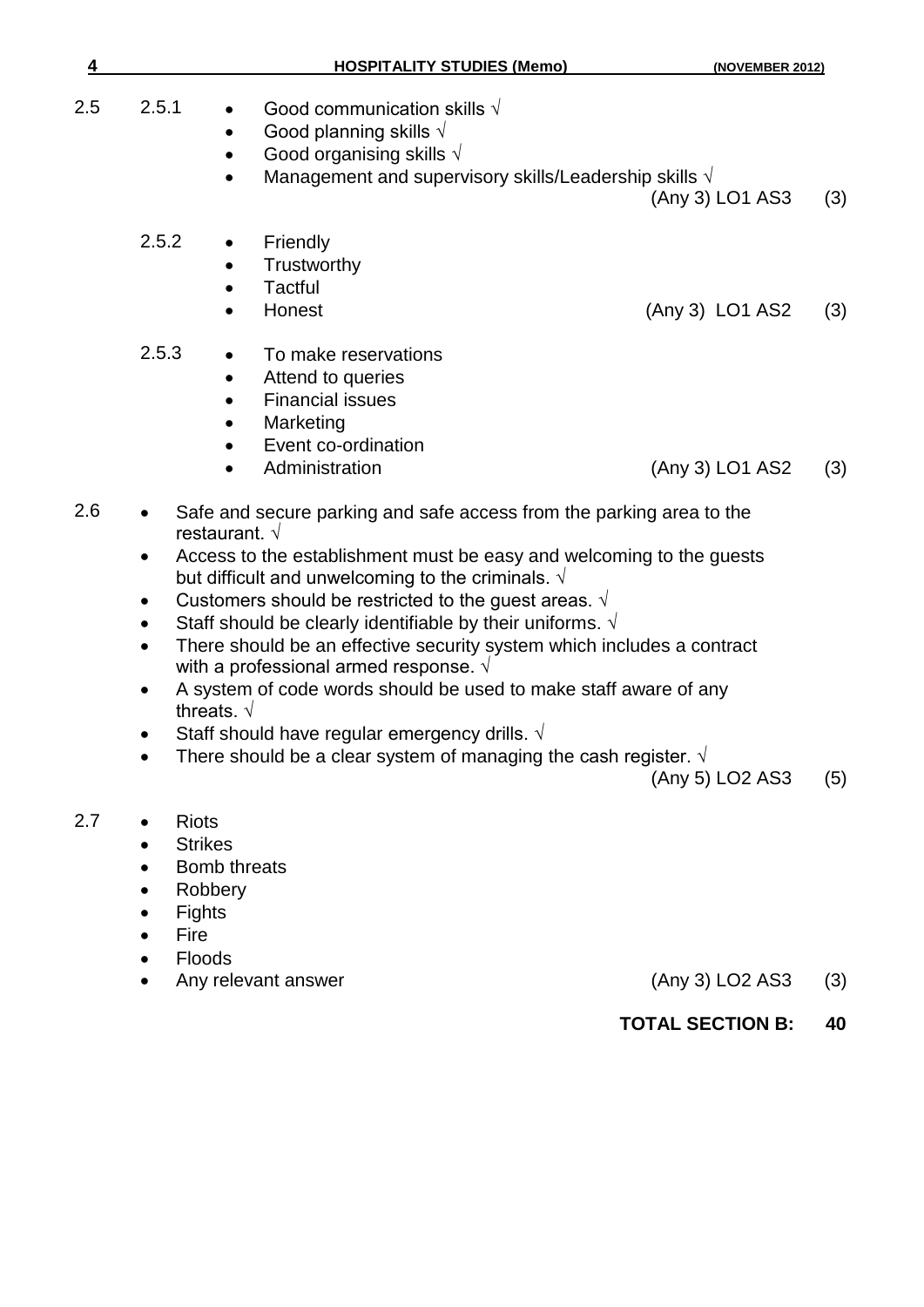#### **SECTION C: FOOD PRODUCTION**

#### **QUESTION 3**

3.1 3.1.1 Cake flour *g g* 2500  $\frac{500 \text{ g}}{2500 \text{ g}}$  x R21,99  $\sqrt{}$  = R4,40  $\sqrt{}$ Castor sugar *g g* 1000  $\frac{75 \text{ g}}{200}$  x R18,50 √ = R1,39 √ Eggs 12  $\frac{3}{12}$  x R14,00 √ = R3,50 √ Baking powder *g g* 75  $\frac{10 g}{25}$  x R12,00 √ = R1,60 √ Apricot jam *g g* 125  $\frac{25 g}{25}$ x R16,95 √ = R3,39 √ Total Cost = R14,28  $\sqrt{ }$ **Total Cost per Slice = R14,28 ÷ 4 slices**  $\sqrt{ }$  **= R3,57**  $\sqrt{ }$  **LO3 AS3 (14)** 65

3.1.2 Overhead cost and profit = R3,57 x 
$$
\frac{65}{100}
$$
  $\sqrt{}$  = R2,32  
\nSelling price per slice = R3,57 + R2,32  $\sqrt{}$  = R5,89  $\sqrt{}$  LO3 AS3 (3)

- 3.2 Check that the quality, size and quantity meet the expectations of the order. √
	- Check the price on the invoice is correct and corresponds with the purchase order. √
	- Label or mark perishable goods with the date received.  $\sqrt{ }$
	- Keep a daily receiving record of received goods.  $\sqrt{ }$
	- Immediately transfer goods to the correct storage or preparation area to prevent any loss or damage to the products.  $\sqrt{ }$
	- Check that the packaging is not damaged.  $\sqrt{ }$
	- Check that the goods are current check the sell-by-date; if it has expired, send the goods back immediately.  $\sqrt{ }$
	- Check that chilled and frozen foods have arrived at correct temperature (use thermometer). (Any 5) LO3 AS2 (5)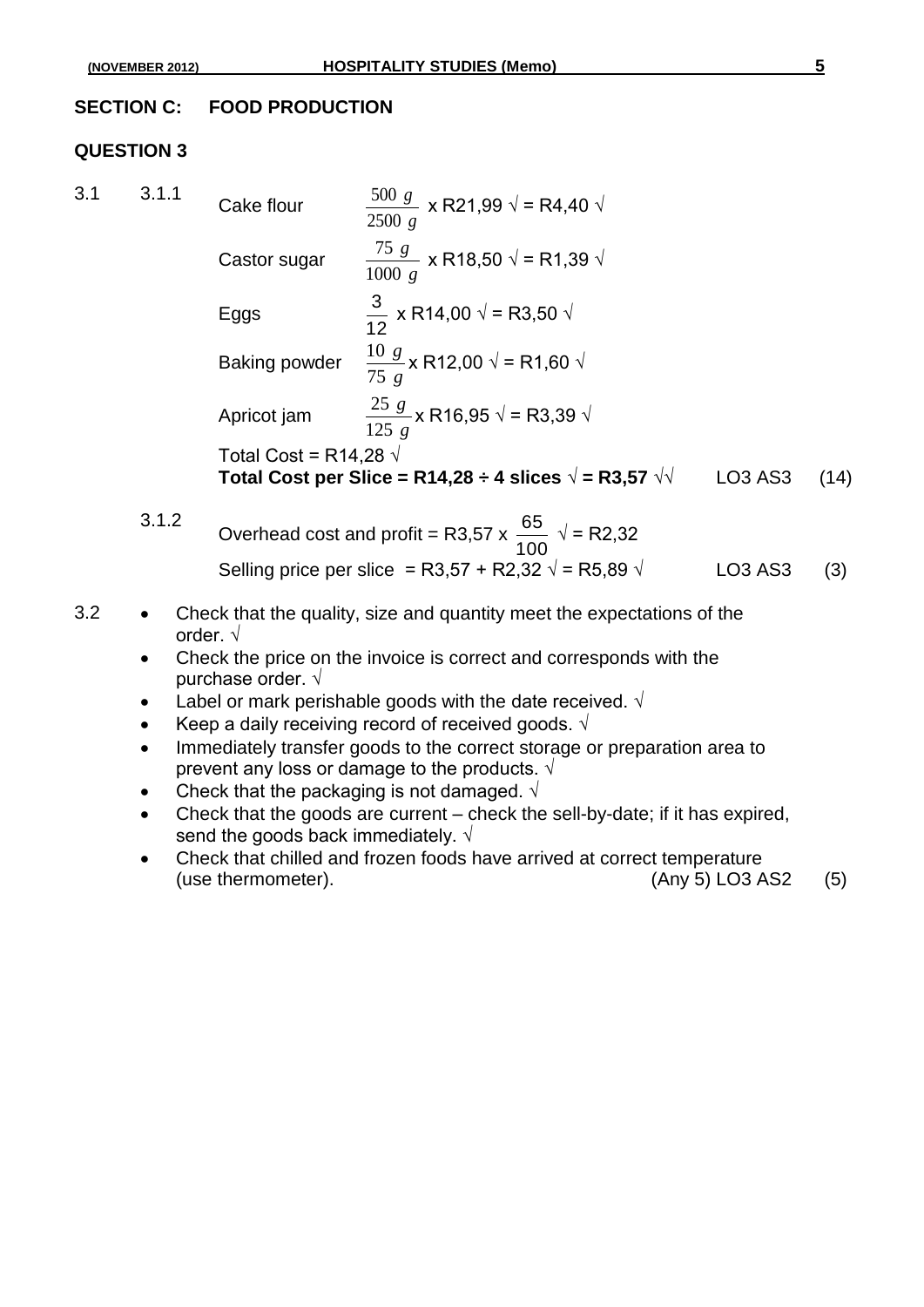| 6   |                          |                                        |                                                                                                                                                                                                                   | <b>HOSPITALITY STUDIES (Memo)</b>                                                                                                         | (NOVEMBER 2012)                 |               |  |
|-----|--------------------------|----------------------------------------|-------------------------------------------------------------------------------------------------------------------------------------------------------------------------------------------------------------------|-------------------------------------------------------------------------------------------------------------------------------------------|---------------------------------|---------------|--|
| 3.3 | 3.3.1                    | <b>GOOD</b><br>$\bullet$<br><b>BAD</b> | Texture is varied. $\sqrt{ }$                                                                                                                                                                                     | Colour combination is varied. $\sqrt{ }$<br>The meal is nutritionally balanced. $\sqrt{ }$<br>Variety of cooking methods used. $\sqrt{ }$ |                                 |               |  |
|     |                          |                                        | There is a repetition of cream/cream sauce. $\sqrt{ }$<br>Flavours are not varied because of the cream sauce in more than<br>one dish. $\sqrt{ }$<br>Repetition of cream/cream sauce will make the meal to be too |                                                                                                                                           |                                 |               |  |
|     |                          | ٠                                      | rich. $\sqrt{ }$<br>Any relevant answer.                                                                                                                                                                          |                                                                                                                                           | (Any 5) LO3 AS4                 | (5)           |  |
|     | 3.3.2                    |                                        | Tomato - Fruit $\sqrt{}$<br>Spinach - Leaves $\sqrt{ }$                                                                                                                                                           | Cucumber - Gourds and squashes $\sqrt{ }$                                                                                                 |                                 |               |  |
|     |                          | $\bullet$                              | Carrot - Roots $\sqrt{}$                                                                                                                                                                                          |                                                                                                                                           | <b>LO3 AS5</b>                  | (4)           |  |
|     | 3.3.3                    |                                        |                                                                                                                                                                                                                   | Ballotine is a deboned chicken leg that is stuffed. $\sqrt{v}$                                                                            | <b>LO3 AS5</b>                  | (2)           |  |
| 3.4 | 3.4.1                    |                                        | To develop gluten. $\sqrt{ }$                                                                                                                                                                                     |                                                                                                                                           | <b>LO3 AS5</b>                  | (1)           |  |
|     | 3.4.2                    | (a)                                    | <b>Salt</b>                                                                                                                                                                                                       | - Improves the taste $\sqrt{}$<br>- It strengthens gluten $\sqrt{}$                                                                       | <b>LO3 AS5</b>                  | (1)           |  |
|     |                          | (b)                                    |                                                                                                                                                                                                                   | <b>Shortening</b> $-$ Adds taste and the keeping quality $\sqrt{ }$<br>- Improves the texture $\sqrt{}$                                   | <b>LO3 AS5</b>                  | (1)           |  |
|     |                          | (c)                                    | <b>Egg</b>                                                                                                                                                                                                        | $-$ Gives better texture $\sqrt{ }$<br>$-$ Enriches the product $\sqrt{ }$<br>- Any One Function each                                     | <b>LO3 AS5</b>                  | (1)           |  |
| 3.5 | Arborio rice $\sqrt{}$   |                                        |                                                                                                                                                                                                                   |                                                                                                                                           | <b>LO3 AS5</b>                  | (1)           |  |
| 3.6 | Thickened soup $\sqrt{}$ |                                        |                                                                                                                                                                                                                   | Suitable garnish – Cream/Milk/Yoghurt (Any 1) $\sqrt{ }$                                                                                  | LO <sub>3</sub> AS <sub>5</sub> | (2)<br>$[40]$ |  |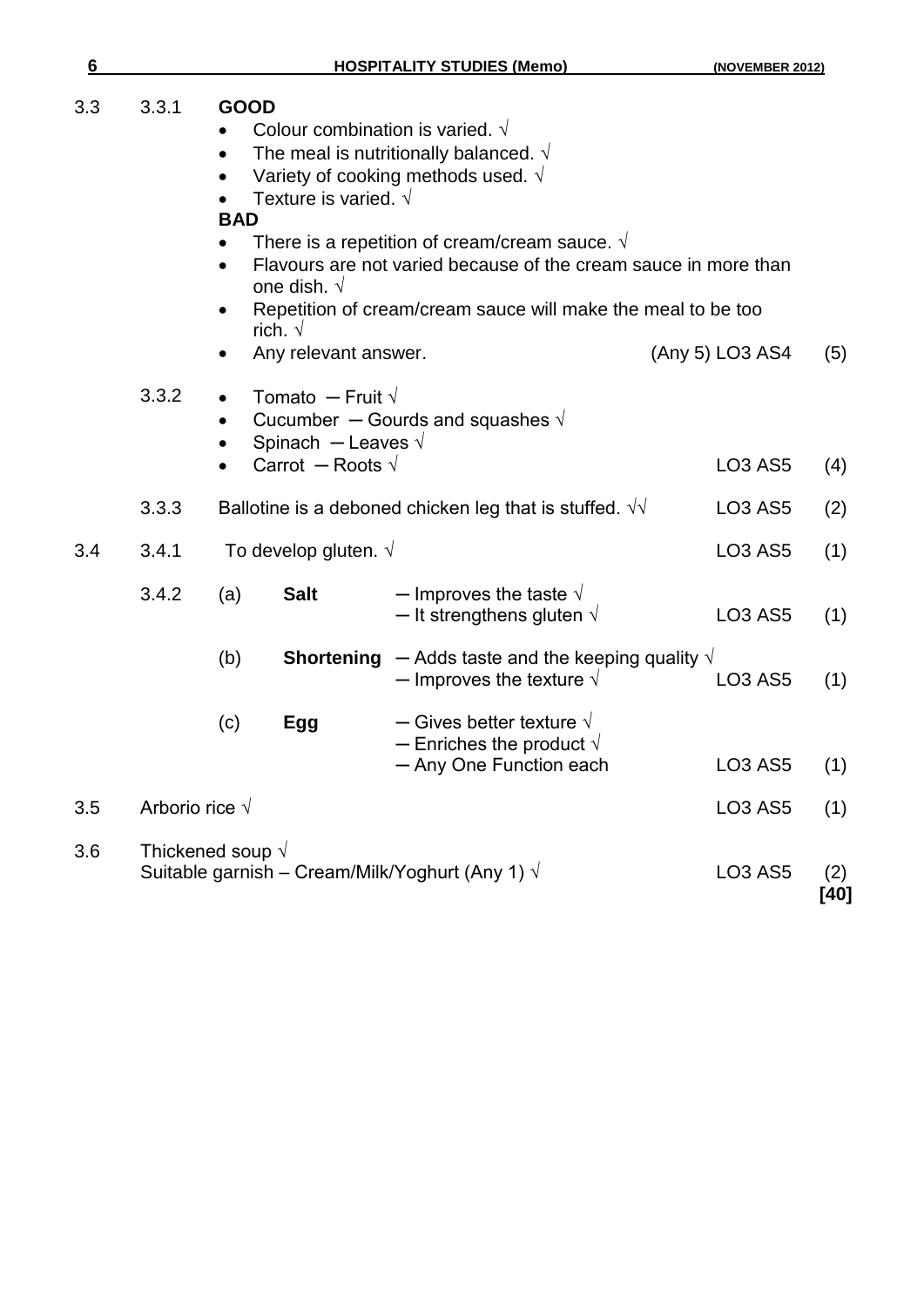### **QUESTION 4**

| 4.1 | 4.1.1                               | <b>Partissier</b>                                                                                                                                             | Responsible for baked items, pastries and<br>desserts. $\sqrt{ }$                                                                                                                                                                                                                                                                                                                                                                                                                                          | <b>LO3 AS1</b>  | (1) |
|-----|-------------------------------------|---------------------------------------------------------------------------------------------------------------------------------------------------------------|------------------------------------------------------------------------------------------------------------------------------------------------------------------------------------------------------------------------------------------------------------------------------------------------------------------------------------------------------------------------------------------------------------------------------------------------------------------------------------------------------------|-----------------|-----|
|     | 4.1.2                               |                                                                                                                                                               | <b>Chef de Partie</b> Responsible for a section in the kitchen. $\sqrt{ }$<br><b>OR</b>                                                                                                                                                                                                                                                                                                                                                                                                                    |                 |     |
|     |                                     |                                                                                                                                                               | Also responsible for production of the menu. $\sqrt{ }$                                                                                                                                                                                                                                                                                                                                                                                                                                                    | <b>LO3 AS1</b>  | (1) |
|     | 4.1.3                               | Sous chef                                                                                                                                                     | Responsible for daily administration. $\sqrt{ }$<br>OR                                                                                                                                                                                                                                                                                                                                                                                                                                                     |                 |     |
|     |                                     |                                                                                                                                                               | She/he stands in for the executive chef and assists<br>the station chefs when necessary. $\sqrt{ }$                                                                                                                                                                                                                                                                                                                                                                                                        | <b>LO3 AS1</b>  | (1) |
|     | 4.1.4                               | <b>Rotisserie</b>                                                                                                                                             | Responsible for grilling, frying, deep frying of meat<br>and poultry. $\sqrt{ }$                                                                                                                                                                                                                                                                                                                                                                                                                           | <b>LO3 AS1</b>  | (1) |
| 4.2 |                                     | Always use a sharp knife. $\sqrt{}$                                                                                                                           | Prepare the vegetables as close to the serving time as possible. $\sqrt{ }$<br>Peel vegetables only when absolutely necessary. $\sqrt{ }$<br>Do not soak vegetables after you have prepared them,<br>(Except for those that will discolour when exposed to oxygen.) $\sqrt{}$ LO3 AS5                                                                                                                                                                                                                      |                 | (4) |
| 4.3 | $\bullet$<br>$\bullet$<br>$\bullet$ | Check the sell-by-date. $\sqrt{}$<br>Check that it does not smell bad. $\sqrt{}$<br>The flesh should be firm. $\sqrt{ }$                                      | The packaging must be neat, clean and no tears or holes. $\sqrt{ }$<br>There should be no liquid in the packaging. $\sqrt{ }$<br>The skin should be white, unbroken and with a faint bluish tint. $\sqrt{ }$<br>There should be no bruises or dark patches. $\sqrt{ }$<br>Check that all feathers have been removed. $\sqrt{ }$                                                                                                                                                                            | (Any 4) LO3 AS5 | (4) |
| 4.4 | 4.4.1                               |                                                                                                                                                               | To prevent evaporation and becoming cloudy. $\sqrt{ }$                                                                                                                                                                                                                                                                                                                                                                                                                                                     | <b>LO3 AS5</b>  | (1) |
|     | 4.4.2                               |                                                                                                                                                               | Starchy vegetables will cause the stock to be cloudy. $\sqrt{ }$                                                                                                                                                                                                                                                                                                                                                                                                                                           | <b>LO3 AS5</b>  | (1) |
|     | 4.4.3                               |                                                                                                                                                               | To clarify stock from any impurities. $\sqrt{ }$                                                                                                                                                                                                                                                                                                                                                                                                                                                           | <b>LO3 AS5</b>  | (1) |
|     | 4.4.4                               |                                                                                                                                                               | Skim will penetrate stock and spoil the appearance and taste. $\sqrt{ }$                                                                                                                                                                                                                                                                                                                                                                                                                                   | <b>LO3 AS5</b>  | (1) |
| 4.5 | $\bullet$                           | Whole or round $\sqrt{ }$<br>Drawn $\sqrt{}$<br>Dressed $\sqrt{}$<br>Pan-dressed $\sqrt{ }$<br>Steaks $\sqrt{}$<br>Fillets $\sqrt{}$<br>Butterflied $\sqrt{}$ | The fish is intact as it was caught. $\sqrt{ }$<br>Internal organs (viscera) are removed. $\sqrt{ }$<br>Viscera, scales, head, tail and fins are removed. $\sqrt{ }$<br>Viscera, gills, and scales are removed and the tail<br>and fins are trimmed. $\sqrt{ }$<br>Cross section slices each containing a section of a<br>backbone. $\sqrt{ }$<br>Boneless sides of fish with or without skin. $\sqrt{ }$<br>Pan-dressed, boned and opened like a book. Both<br>sides of the fish still joined. $\sqrt{ }$ | (Any 3) LO3 AS5 | (6) |
|     |                                     |                                                                                                                                                               |                                                                                                                                                                                                                                                                                                                                                                                                                                                                                                            |                 |     |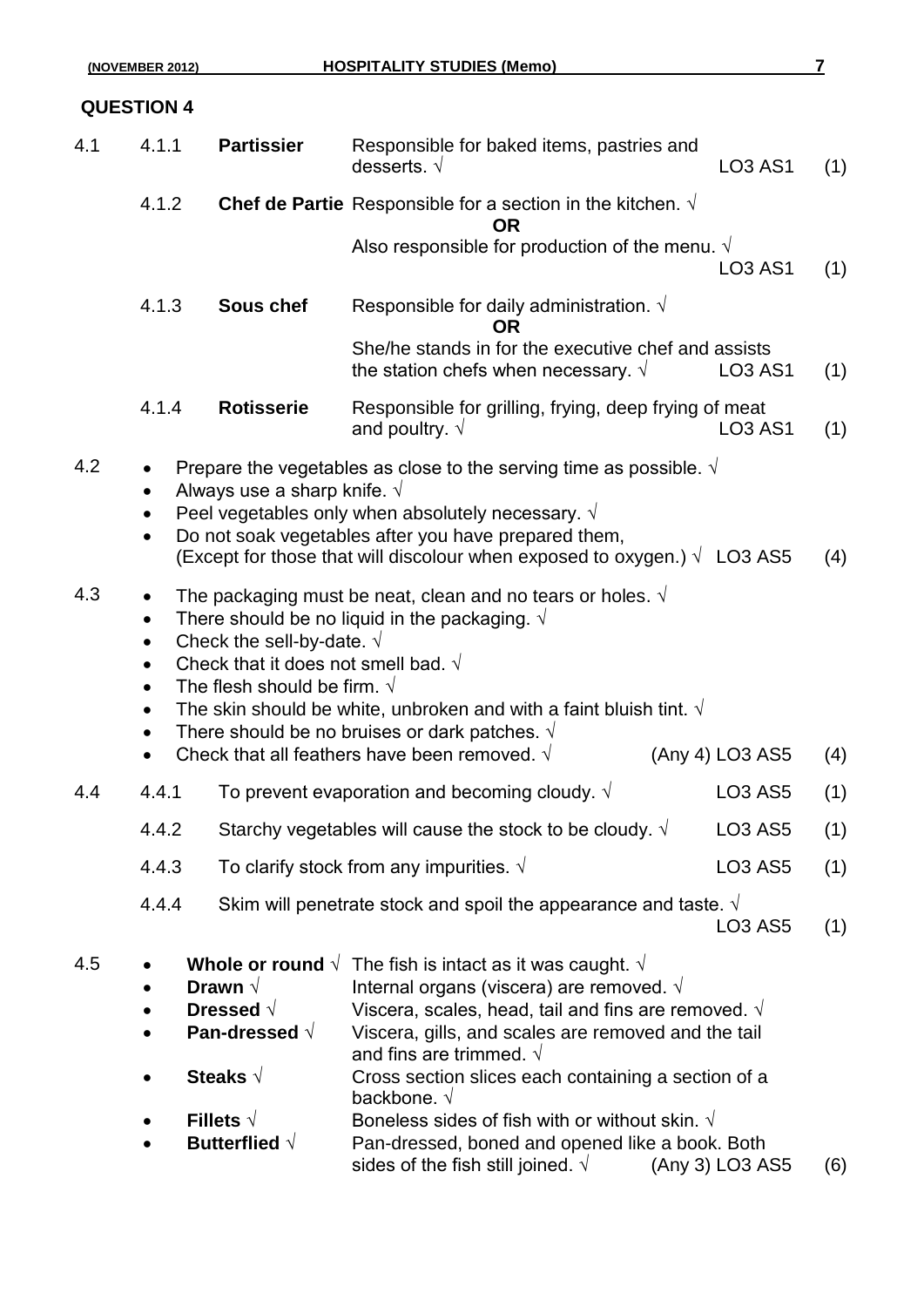| 8   |                |                                                                                                                                                                                                       | <b>HOSPITALITY STUDIES (Memo)</b>                                                                                                                                       | (NOVEMBER 2012)                   |            |
|-----|----------------|-------------------------------------------------------------------------------------------------------------------------------------------------------------------------------------------------------|-------------------------------------------------------------------------------------------------------------------------------------------------------------------------|-----------------------------------|------------|
| 4.6 | 4.6.1          | It should be light in texture. $\sqrt{ }$<br>Should have glossy appearance. $\sqrt{ }$<br>Should have a definite taste. $\sqrt{ }$<br>Should be smooth, without lumps. $\sqrt{ }$                     |                                                                                                                                                                         | <b>LO3 AS5</b>                    | (4)        |
|     | 4.6.2          | whereas $\sqrt{v}$<br>Velouté<br>used as a liquid. $\sqrt{v}$                                                                                                                                         | Béchamel is a sauce made from roux and milk is used as a liquid<br>is a sauce made from roux and chicken or fish stock is                                               | <b>LO3 AS5</b>                    | (4)        |
| 4.7 | 4.7.1          | <b>FAILURES</b><br>Speckled crust<br>(a)<br>Risen to peak,<br>(b)<br>cracked upper<br>crust $\sqrt{ }$                                                                                                | <b>CAUSES</b><br>Over-beating $\sqrt{}$<br>• Sugar too coarse $\sqrt{ }$<br>Oven temperature too high $\sqrt{ }$<br>Too much mixture for the size of the tin $\sqrt{ }$ |                                   |            |
|     |                | Cake sinking<br>(c)<br>in the middle $\sqrt{ }$                                                                                                                                                       | Too much raising agent $\sqrt{}$<br>Wrong oven temperature $\sqrt{ }$<br>Oven door was opened while cake was in<br>the oven $\sqrt{ }$                                  |                                   |            |
|     |                | Close, heavy<br>(d)<br>texture. $\sqrt{ }$                                                                                                                                                            | Over-mixing $\sqrt{}$<br>Too little raising agent $\sqrt{ }$<br>$\bullet$<br>Mixture too stiff $\sqrt{}$                                                                |                                   |            |
|     |                | Sugary hard<br>(e)<br>crust $\sqrt{ }$                                                                                                                                                                | Too much sugar $\sqrt{}$<br>٠<br>Ingredients not mixed properly $\sqrt{}$                                                                                               |                                   |            |
|     |                | (f)<br>Cake unevenly<br>risen $\sqrt{ }$                                                                                                                                                              | • Oven shelf is not level $\sqrt{}$<br>Cake mixture placed on top oven shelf $\sqrt{ }$                                                                                 |                                   |            |
|     |                | Fruit sunk in<br>(g)<br>fruit cake $\sqrt{ }$                                                                                                                                                         | • Fruit too wet and heavy $\sqrt{ }$<br>Too much raising agent $\sqrt{ }$<br>Mixture too soft to hold the fruit $\sqrt{ }$                                              |                                   |            |
|     |                |                                                                                                                                                                                                       |                                                                                                                                                                         | (Any 3) LO3 AS5                   | (6)        |
|     | 4.7.2<br>4.7.3 | Chemical raising agent $\sqrt{ }$<br>By beating the mixture $\sqrt{ }$<br>Creaming sugar and shortening $\sqrt{ }$<br>Folding in beaten eggs $\sqrt{ }$<br>Rubbing in fat into the mixture $\sqrt{ }$ | Whipping or beating the eggs vigorously $\sqrt{ }$                                                                                                                      | <b>LO3 AS5</b><br>(Any 3) LO3 AS5 | (1)<br>(3) |
|     |                |                                                                                                                                                                                                       |                                                                                                                                                                         |                                   | [40]       |

**TOTAL SECTION C: 80**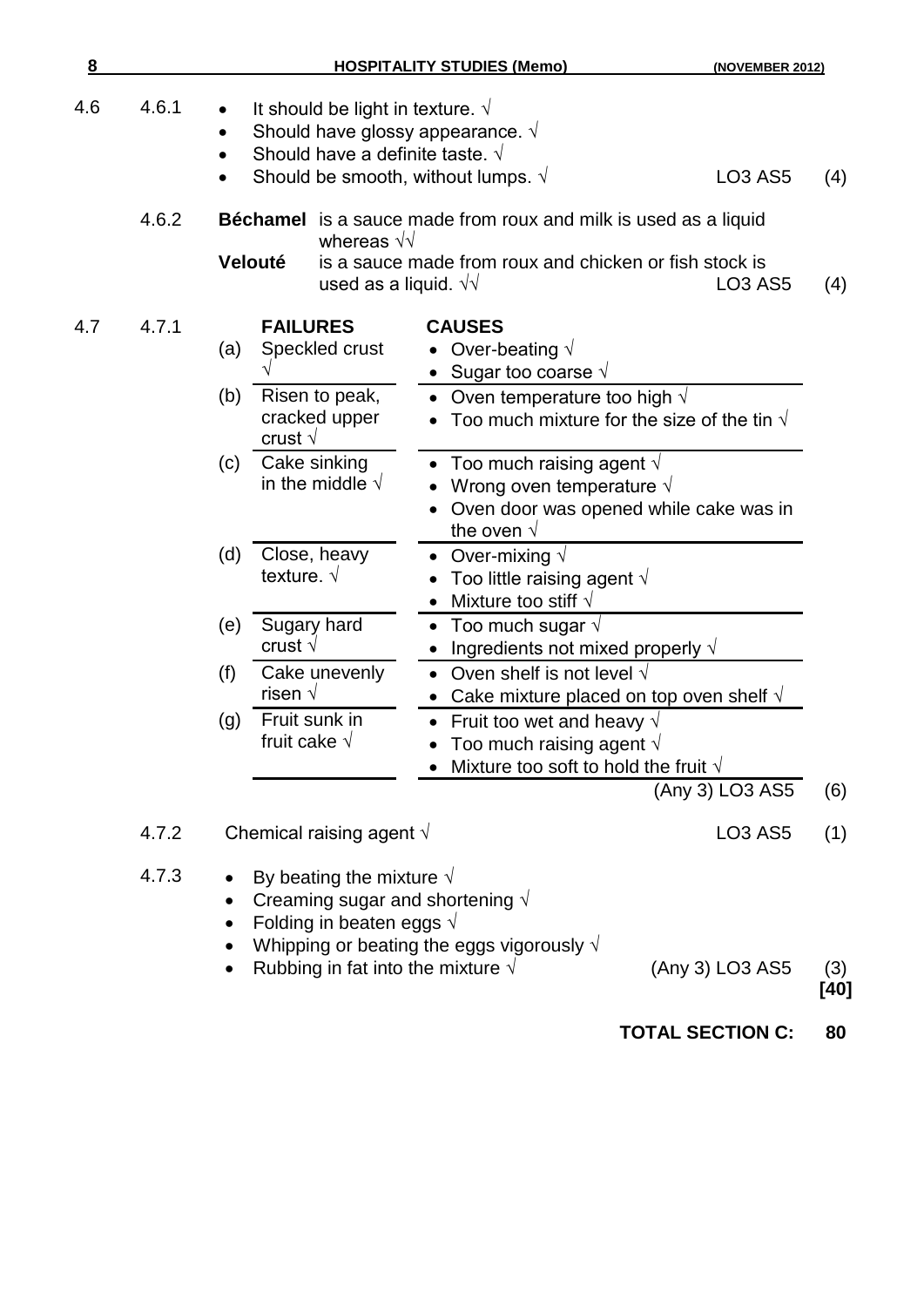#### **SECTION D: FOOD AND BEVERAGE SERVICE**

#### **QUESTION 5**

| 5.1 | 5.1.1<br>5.1.2<br>5.1.3<br>5.1.4 | Restaurant manager $\sqrt{ }$<br><b>LO4 AS1</b><br>Head waiter/Maitre d' hotel $\sqrt{ }$<br><b>LO4 AS1</b><br>Reception head waiter/Station head waiter $\sqrt{ }$<br><b>LO4 AS1</b><br>Waiter $\sqrt{ }$<br><b>LO4 AS1</b>                                                                                                                                                                                                                                                                                                                                                                                                                                                                                                                                                                              | (1)<br>(1)<br>(1)<br>(1) |
|-----|----------------------------------|-----------------------------------------------------------------------------------------------------------------------------------------------------------------------------------------------------------------------------------------------------------------------------------------------------------------------------------------------------------------------------------------------------------------------------------------------------------------------------------------------------------------------------------------------------------------------------------------------------------------------------------------------------------------------------------------------------------------------------------------------------------------------------------------------------------|--------------------------|
| 5.2 | 5.2.1                            | Waiter/Waitron $\sqrt$<br><b>LO4 AS1</b>                                                                                                                                                                                                                                                                                                                                                                                                                                                                                                                                                                                                                                                                                                                                                                  | (1)                      |
|     | 5.2.2                            | Their uniforms are neat and clean. $\sqrt{ }$<br>$\bullet$<br>Suits, waist coats and skirt/trousers are well pressed and free of<br>$\bullet$<br>spots. $\sqrt{ }$<br>The shoes are comfortable, clean, well-polished and in good<br>repair. $\sqrt{ }$<br>The do not wear jewellery. $\sqrt{ }$<br>The male waiter is clean shaven. $\sqrt{ }$<br>$\bullet$<br>No missing buttons. $\sqrt{ }$<br>(Any 5x1) LO4 AS1<br>$\bullet$                                                                                                                                                                                                                                                                                                                                                                          | (5)                      |
|     | 5.2.3                            | Competency of the staff $\sqrt{ }$<br>$\bullet$<br>Tables most frequently used by the guests $\sqrt{ }$<br>٠<br>Physical attractiveness of the station e.g. tables next to the<br>$\bullet$<br>window overlooking the sea $\sqrt{ }$<br>Distance from the kitchen $\sqrt{}$<br>٠<br>Number of covers to be served $\sqrt{ }$<br><b>LO4 AS1</b><br>$\bullet$                                                                                                                                                                                                                                                                                                                                                                                                                                               | (5)                      |
| 5.3 | 5.3.1                            | Quickly diffuse the problem. $\sqrt{}$<br>Let the guest describe without interruption what went wrong. $\sqrt{ }$<br>$\bullet$<br>Apologies should sound sincere and convincing. $\sqrt{ }$<br>$\bullet$<br>Do not make excuses or blame anyone else. $\sqrt{ }$<br>$\bullet$<br>Be polite. $\sqrt{ }$<br>$\bullet$<br>Never offer something you cannot deliver. $\sqrt{ }$<br>$\bullet$<br>Check back. $\sqrt{}$<br>(Any 4) LO4 AS2<br>$\bullet$                                                                                                                                                                                                                                                                                                                                                         | (4)                      |
|     | 5.3.2                            | Remove all the dirty dishes and empty jugs. $\sqrt{ }$<br>Clear all used serving dishes and utensils. $\sqrt{ }$<br>Cover all leftovers and refrigerate. $\sqrt{ }$<br>Clear all tables and remove the table cloths. $\sqrt{ }$<br>Wipe the counters and tables. $\sqrt{ }$<br>Switch the hot beverage machines off and clean them. $\sqrt{ }$<br>Arrange the tables and prepare the dining room for the next<br>service. $\sqrt{ }$<br>Follow the correct cleaning procedures for the linen, crockery,<br>٠<br>cutlery, glassware and any other equipment used. $\sqrt{ }$<br>Store the linen, crockery, cutlery, glassware and equipment in the<br>$\bullet$<br>correct place and manner. $\sqrt{ }$<br>Make sure that store rooms and cupboards are locked. $\sqrt{ }$<br>$\bullet$<br>(Any 4) LO4 AS4 | (4)                      |